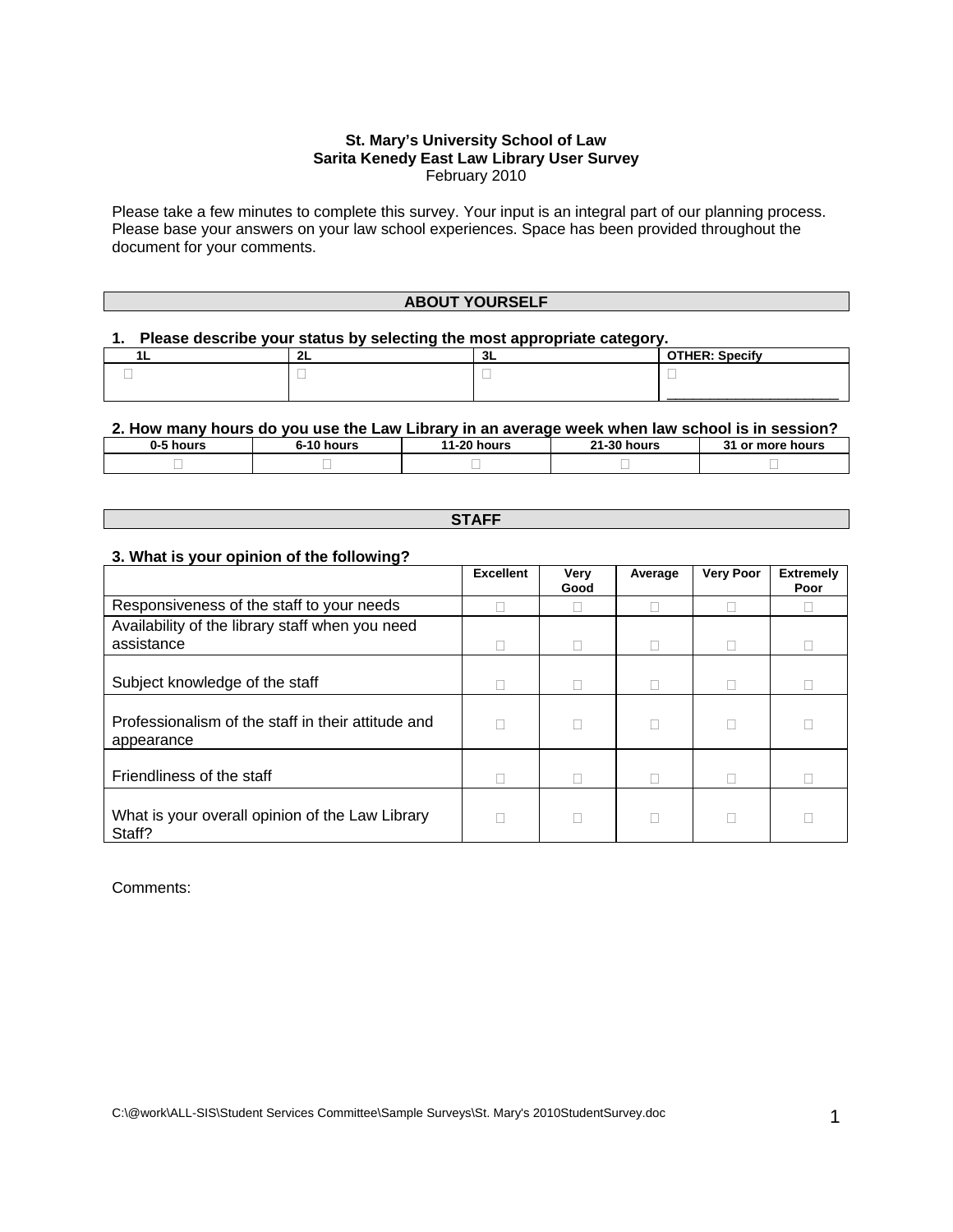## **SERVICES**

# **Excellent Very Good Average Very Poor Extremely Poor Circulation Desk Staff Overall level of service Quartity Quarter (Quarter Quarter Quarter Quarter Quarter Quarter Quarter Quarter Quarter Quarter Quarter Quarter Quarter Quarter Quarter Quarter Quarter Quarter Quarter Q Reference Staff Overall level of service**  $\Box$   $\Box$   $\Box$   $\Box$   $\Box$   $\Box$   $\Box$ **Interlibrary Loan Service Staff**  Courtesy & helpfulness and a courtesy & helpfulness and a courtesy & helpfulness Being able to receive requested items promptly  $\Box$   $\Box$   $\Box$   $\Box$   $\Box$ Overall level of service **Service COVER 10 COVER 10 COVER 10 COVER 10 COVER 10 COVER 10 COVER 10 COVER Student Assistants (Circulation Desk)**  Courtesy & helpfulness and the courtesy & helpfulness and the courtesy & helpfulness Overall level of service **and a service** and a service and a service and a service and a service and a service and a service and a service and a service and a service and a service and a service and a service and a service

# **4. Which statement best describes each member of the staff with whom you have had contact?**

Comments:

## **LAW LIBRARY FACILITIES**

#### **5. Which is your opinion of the following?**

|                                          | <b>Excellent</b> | Very<br>Good | Average | <b>Very Poor</b> | <b>Extremely</b><br>Poor |
|------------------------------------------|------------------|--------------|---------|------------------|--------------------------|
| Personal safety                          |                  |              |         |                  |                          |
| Personal property safety                 |                  |              |         |                  |                          |
| Temperature control                      |                  |              |         |                  |                          |
| Noise level                              |                  |              |         |                  |                          |
| Lighting                                 |                  |              |         |                  |                          |
| Number of seats and tables               |                  |              |         |                  |                          |
| Number of carrels                        |                  |              |         |                  |                          |
| Helpfulness of library signs             |                  |              |         |                  |                          |
| Accessibility to lab computers           |                  |              |         |                  |                          |
| Accessibility to public access computers |                  |              |         |                  |                          |
| Copiers                                  |                  |              |         |                  |                          |
| Printers                                 |                  |              |         |                  |                          |
| <b>Restroom facilities</b>               |                  |              |         |                  |                          |
| Air quality                              |                  |              |         |                  |                          |

Comments: